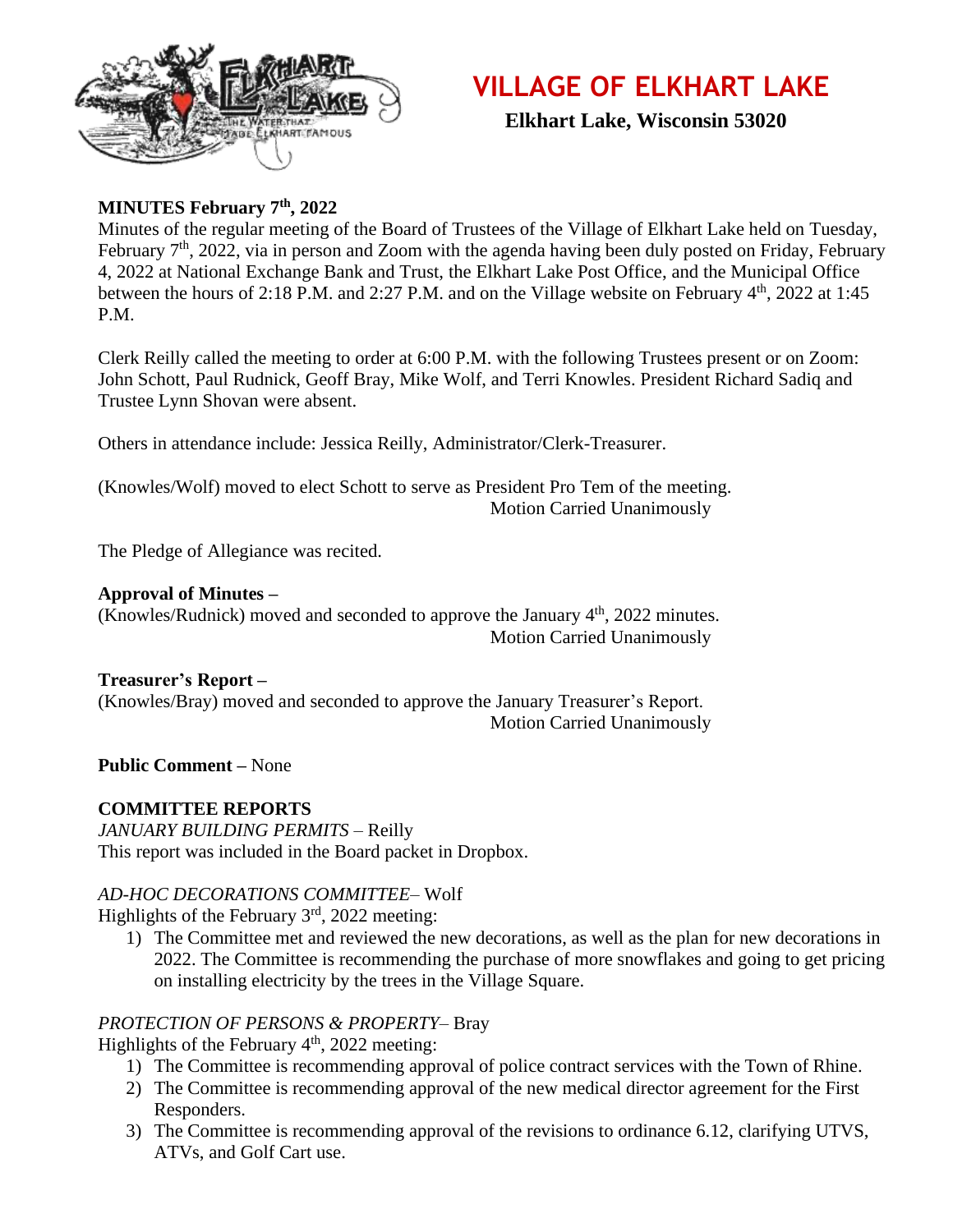- 4) The Committee discussed the issues with people running the 4-way stop at Rhine and Highway 67. They discussed the DOT's response to requests for lighted stop signs. They will continue to look at ways to make this intersection safer.
- 5) The Committee is recommending approval of the police comfort dog donation.
- 6) The Committee continues to discuss unsightly properties. The attorney will be consulted about potential revisions to the Village ordinances.

# *AD-HOC FUTURE DESIGN COMMITTEE–* Schott

Highlights of the January  $6<sup>th</sup>$ , 2022 meeting:

1) The Committee met with the department heads, architect, and Steve Schmitt to discuss the process for the facility study and the next steps going forward.

# *ADMINISTRATION & FINANCE–* Schott

Highlights of the January  $10^{th}$  &  $26^{th}$ , 2022 meetings:

- 1) The Committee stated that masks are still required and the civic center is still closed to outside groups.
- 2) The Committee reviewed the TID borrowing.
- 3) The Committee approved the vacation carryover requests.
- 4) The Committee approved the January 2022 bills.
- 5) The Committee is recommending approval of Grota's reassessment proposal option where the outside of the property is viewed and photographed, but not inside walkthroughs.
- 6) The Committee discussed the potential land development in closed session.

# *PUBLIC WORKS–* Schott

Highlights of the February  $15<sup>th</sup>$ , 2021 meeting:

- 1) The Committee recommends the purchase of the Dodge V-6.
- 2) The Committee tabled the discussion on the old truck status.

# *NORTHERN MORAINE COMMISSION –* Schott

The Board received minutes of the November  $8<sup>th</sup>$  & December 13<sup>th</sup>, 2021 meetings. Highlights of the January  $10<sup>th</sup>$ , 2022 meeting:

- 1) The aeration project has been a struggle to complete, but it is very close to being done.
- 2) The Commission received the 2021 sludge and flow reports.

# *TREE COMMISSION –* Schott

The Board received minutes of the November  $5<sup>th</sup>$ , 2021 meeting.

Highlights of the February  $4<sup>th</sup>$ , 2022 meeting:

- 1) The Arbor Day celebration will be held on April  $29<sup>th</sup>$ , 2022 at 10:30 am in the Village Square Park.
- 2) The Commission is looking to apply for the second ROOTS grant for trees.
- 3) The Commission reviewed the tree maintenance for 2022.

# *TOURISM –* Knowles

The Board received minutes of the December  $16<sup>th</sup>$ , 2021 meeting.

Highlights of the January  $20<sup>th</sup>$ , 2022 meeting:

- 1) The Commission reviewed the year-end website statistics.
- 2) The Commission discussed the winter events including the Chill Out Weekend and the Wedding Showcase.
- 3) The Commission is continuing discussion on the Destination Next Proposal. They are looking to get another proposal.
- 4) The Commission discussed the potential part time position for sales and events.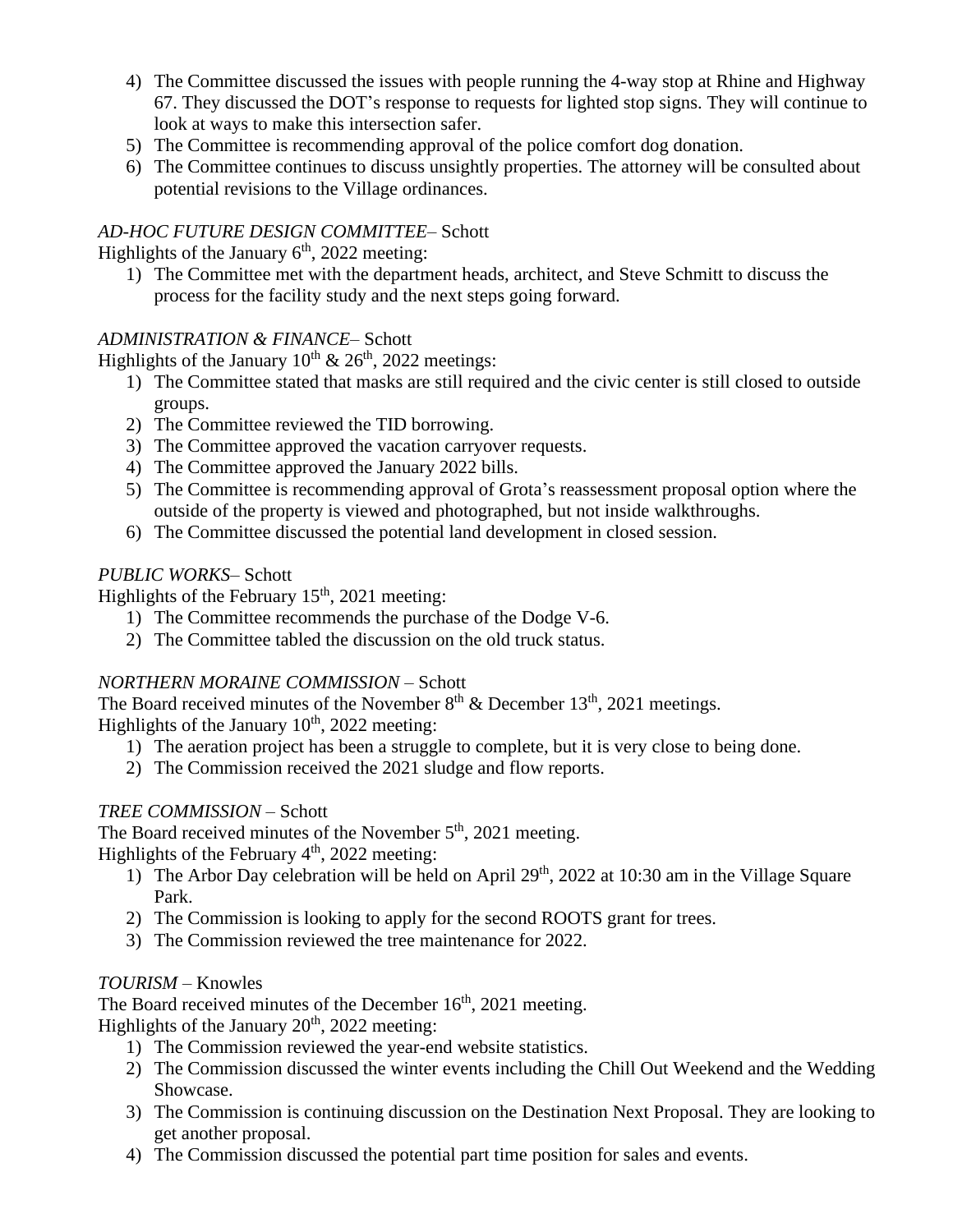5) The Commission discussed a new event for the fall called Elktoberfest. They will work on developing and promoting this event.

## *LIBRARY –*Knowles

The Board received minutes of the December 13<sup>th</sup>, 2021 meeting. Highlights of the January  $10<sup>th</sup>$ , 2022 meeting:

- 1) The Board reviewed the bulletin board policy.
- 2) The children's story time has also been suspended at this time.

## *PLANNING COMMISSION –*Reilly

The Board received minutes of the November  $10<sup>th</sup>$ , 2021 meeting. Highlights of the January  $5<sup>th</sup>$ , 2022 meetings:

- 1) The Commission recommended approval of the conditional use permit for a fence for Suprick at 546 Point Elkhart Drive.
- 2) The Commission discussed the potential of changing the ordinance on patios in the front yard.

*PRESIDENT'S REPORT –* Sadiq – None

#### **UNFINISHED BUSINESS:**

Ratify January 2022 Bills

(Wolf/Rudnick) moved and seconded to ratify the payment of the January 2022 as listed below. Motion Carried Unanimously

| 7615 | WE ENERGIES                        | <b>WATER ELECTRICITY</b>                 | \$<br>1,021.36 |
|------|------------------------------------|------------------------------------------|----------------|
| 7616 | <b>WORKHORSE SOFTWARE SERVICES</b> | WATER UTILITY ACCOUNTING PAYROLL SUPPORT | \$<br>937.50   |
| 7617 | DIGGERS HOTLINE, INC.              | <b>WATER DIGGERS FEES</b>                | 19.20          |
| 7618 | ELKHART LAKE WATER DEPARTMENT      | <b>WATER ARBOR DRIVE</b>                 | 26.63          |
| 7619 | FERGUSON WATERWORKS #1476          | <b>WATER COUPLINGS</b>                   | 793.43         |
| 7620 | <b>FRONTIER</b>                    | <b>WATER PHONE</b>                       | 132.46         |
| 7621 | MUELLER EXCAVATING, INC            | POINT EL LEAK REPAIRS TO GATE VALVE      | 5,504.00       |
| 7622 | <b>U.S. CELLULAR</b>               | <b>WATER CELL PHONE</b>                  | 64.57          |
| 7623 | WISCONSIN PUBLIC SERVICE           | <b>WATER NATURAL GAS</b>                 | 175.58         |
|      |                                    | TOTAL WATER                              | 8,674.73       |

The following final water, library and, CDA, TID, general vouchers were presented to the Board for ratification:

| 25314 | <b>BOND TRUST SERVICES CORP</b>       | TID #2 WERNER VICTORY DEVELOPMENT INT    | \$ | 51,792.50 |
|-------|---------------------------------------|------------------------------------------|----|-----------|
| 25315 | <b>CUSTOM SERVICE INFORMATION LLC</b> | POLICE POLICY UPDATE SERVICES            | S  | 550.00    |
| 25316 | LEAGUE OF WISCONSIN MUNICIPALITIES    | <b>BOARD EXP- LEAGUE MEMBERSHIP</b>      | \$ | 1,389.43  |
| 25317 | SUPERIOR VISION INSURANCE             | <b>VISION INSURANCE</b>                  | S  | 150.03    |
| 25318 | <b>TASC</b>                           | <b>FSA MONTHLY FEE</b>                   | \$ | 35.00     |
| 25319 | <b>WORKHORSE SOFTWARE SERVICES</b>    | ACCOUNTING & PAYROLL SUPPORT             | \$ | 2,812.50  |
| 25320 | <b>WE ENERGIES</b>                    | WE ENERGIES NEW CK TO MAKE IT A 2021 EXP | \$ | 8,611.58  |
| 25321 | <b>AURORA EAP</b>                     | EAP 1ST QUARTER                          | \$ | 70.20     |
| 25322 | <b>BAKER &amp; TAYLOR</b>             | LIBRARY BOOKS, VIDEOS                    | \$ | 456.42    |
| 25323 | <b>CHARTER COMMUNICATIONS</b>         | <b>INTERNET</b>                          | \$ | 104.98    |
| 25324 | <b>CITY OF PLYMOUTH</b>               | <b>INCINERATOR EXPENSES 2021</b>         | \$ | 711.60    |
| 25325 | CLEAR BALLOT GROUP, INC.              | ELECTIONS YR 4 ANNUAL SUPPORT 2022-2023  | \$ | 302.00    |
| 25326 | COMPLETE OFFICE OF WISCONSIN          | <b>CLERK PAPER</b>                       |    | 75.16     |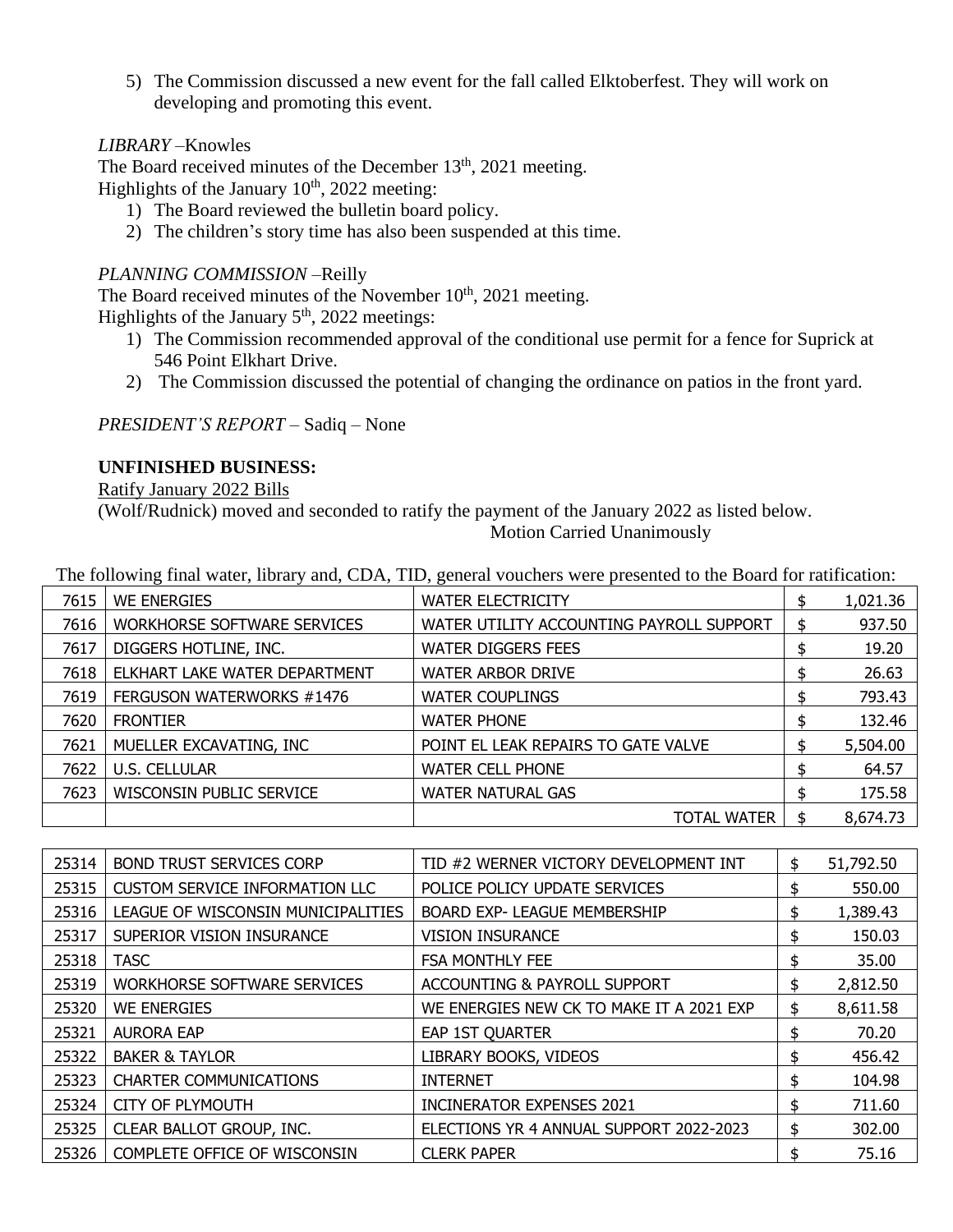| 25327 | CORSON, PETERSON & HAMANN S.C.   | ACCOUNTING Q3, FINAL 2020 INVOICE                  | \$<br>4,000.00   |
|-------|----------------------------------|----------------------------------------------------|------------------|
| 25328 | DEMPSEY LAW FIRM, LLP            | <b>LEGAL EXPENSES</b>                              | \$<br>3,245.50   |
| 25329 | DREXEL BUILDING SUPPLY INC KIEL  | STREETS SPEED LIMIT SIGNPOST CRESTWOOD             | \$<br>36.94      |
| 25330 | <b>EHLERS</b>                    | BOARD EXP- 2021 DISCLOSURES                        | \$<br>750.00     |
| 25331 | EICHHORST, LORI                  | <b>CLEANING</b>                                    | \$<br>540.00     |
| 25332 | ELKHART LAKE WATER DEPARTMENT    | <b>WATER</b>                                       | \$<br>424.44     |
| 25333 | EMERGENCY MEDICAL PRODUCTS INC   | FR- SPIDER STRAP                                   | \$<br>12.59      |
| 25334 | FISCHER'S FLEET SERVICE, INC.    | <b>GARAGE 2018 INTERNATIONAL REPAIRS</b>           | \$<br>133.23     |
| 25335 | <b>FRONTIER</b>                  | PHONE & INTERNET                                   | \$<br>944.22     |
| 25336 | FULCER, WILLIAM                  | POLICE PARKING FINE REFUND OVERPAY                 | \$<br>15.00      |
| 25337 | <b>GCS SOFTWARE, INC</b>         | CLERK TAX AND PET PROGRAM ANNUAL<br><b>SUPPORT</b> | \$<br>682.50     |
| 25338 | <b>GPM INVESTMENTS</b>           | PW, PD, FR FUEL                                    | \$<br>1,528.52   |
| 25339 | HAWLEY, KAUFMAN & KAUTZER SC     | POLICE LEGAL                                       | \$<br>144.00     |
| 25340 | LAKESHORE TECHNICAL COLLEGE      | FR- EMT NREMT EXAM FABER                           | \$<br>125.00     |
| 25341 | LAPPEN SECURITY PRODUCTS, INC    | <b>ALARM MONITORING</b>                            | \$<br>300.00     |
| 25342 | <b>MBM</b>                       | POLICE COPIER CONTRACT METER CHARGE 2021           | \$<br>113.27     |
| 25343 | MIKE BURKART FORD                | POLICE 2021 SQUAD OIL CHG, TIRE ROTATE             | \$<br>50.45      |
| 25344 | NATIONAL EXCHANGE BANK & TRUST   | BOARD EXPENSE- SAFE DEPOSIT BOX RENTAL             | \$<br>60.00      |
| 25345 | NEW HOLSTEIN TRUE VALUE          | 51 N EAST, CC GEN BLD MAINT                        | \$<br>61.45      |
| 25346 | NORTHERN MORAINE UTILITY         | SEWAGE TREATMENT                                   | \$<br>22,170.88  |
| 25347 | PROS 4 TECHNOLOGY, INC           | IT SERVICES                                        | \$<br>1,889.30   |
| 25348 | SHEBOYGAN COUNTY TREASURER       | CT CO ASSESS SALT TRUCK REPAIR RD WORK             | \$<br>5,915.09   |
| 25349 | STATE OF WISCONSIN               | <b>COURT STATE ASSESSMENT</b>                      | \$<br>406.74     |
| 25350 | THE GREEN EARTH COMPANY, INC     | STREETS ICE MELTER                                 | \$<br>560.56     |
| 25351 | TUTTLE, ANDREW                   | POLICE PARKING FINE REFUND OVERPAY                 | \$<br>10.00      |
| 25352 | <b>U.S. CELLULAR</b>             | <b>CELL PHONES</b>                                 | \$<br>399.43     |
| 25353 | VAN ESS, LUCIA                   | LIBRARY REFUND LOST BOOK RETURNED                  | \$<br>22.99      |
| 25354 | VICTORY POND, LLC                | 2021 PROPERTY TAXES VICTORY POND                   | \$<br>136.17     |
| 25355 | WEIR, KATRINA                    | <b>CIVIC CENTER KITCHEN SUPPLIES</b>               | \$<br>15.72      |
| 25356 | WI DEPT. OF JUSTICE-TIME         | POLICE TIME ACCESS                                 | \$<br>307.50     |
| 25357 | WISCONSIN PUBLIC SERVICE         | <b>NATURAL GAS</b>                                 | \$<br>2,864.78   |
| 25358 | WISCONSIN SPILLMAN USER GROUP    | POLICE SPILLMANN MEMBERSHIP FEE                    | \$<br>50.00      |
| 25359 | WITKOWSKI INSPECTION AGENCY, LLC | <b>BUILDING INSPECTIONS</b>                        | \$<br>500.00     |
| 25360 | ZORN, PAT                        | <b>GARAGE SHOP TOWELS</b>                          | \$<br>9.00       |
|       |                                  | TOTAL CDA, GENERAL & LIBRARY                       | \$<br>115,486.67 |

### **NEW BUSINESS:**

Police Enforcement Agreement – Town of Rhine

(Bray/Wolf) moved and seconded to approve the agreement with the Town of Rhine to provide approximately 4 hours of week of police coverage to the Town of Rhine, no additional officers will need to be hired to cover this agreement.

Motion Carried Unanimously

Police Comfort Dog Donation

(Rudnick/Knowles) moved and seconded to approve the acceptance of the donation for the cost of a police comfort dog.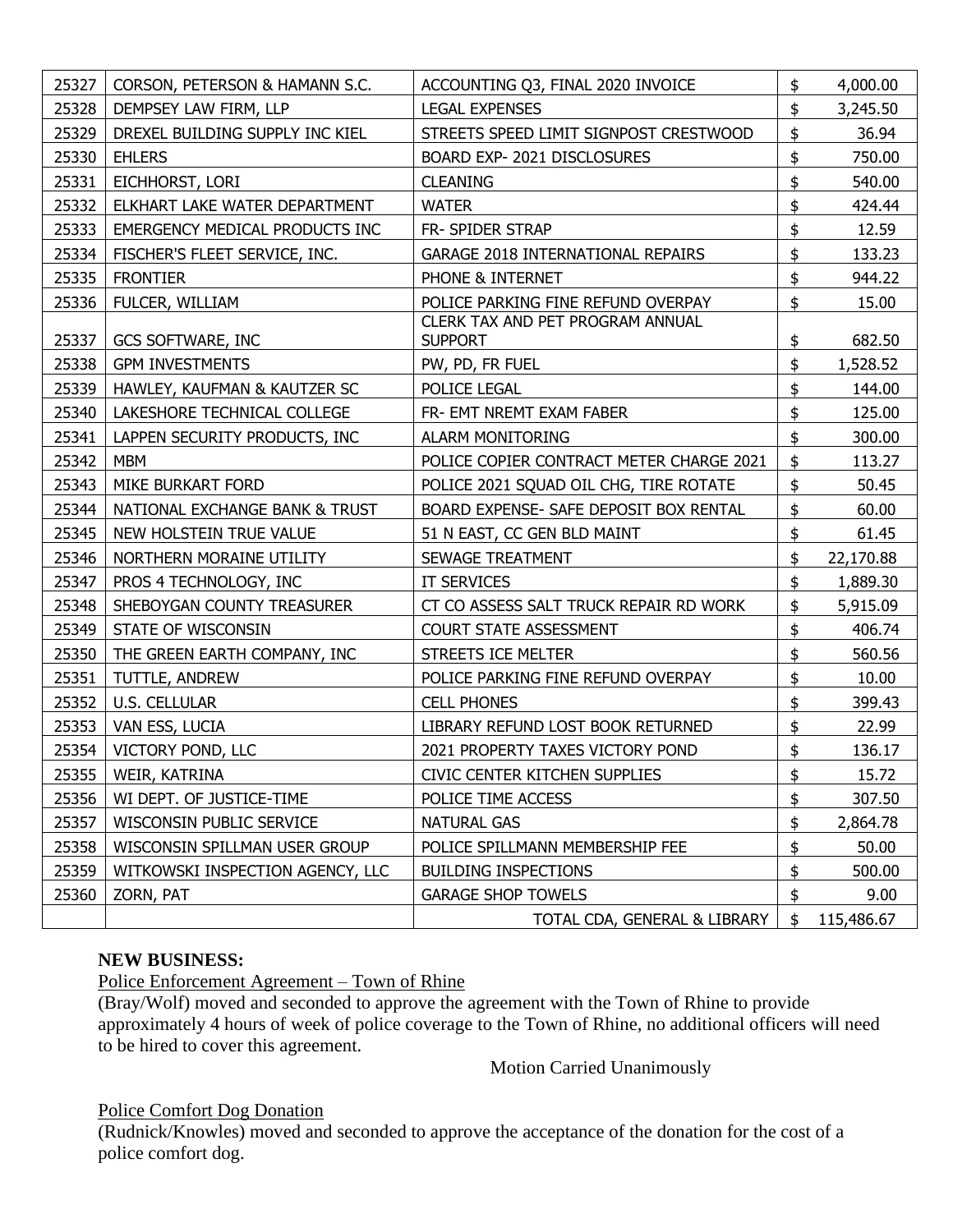#### Motion Carried Unanimously

First Responders Medical Director Agreement

(Bray/Wolf) moved and seconded to approve the new agreement which switches to Aurora for the new medical director.

Motion Carried Unanimously

Ordinance 649 – Create Chapter 6.12(2) & (3) – Motor Vehicles Prohibited in Certain Areas Knowles introduced Ordinance 649 Amending Section 6.12 Regarding the Prohibition of Motor Vehicles in Certain Areas. The ordinance was given its first reading.

## **ORDINANCE 649 VILLAGE OF ELKHART LAKE SHEBOYGAN COUNTY, WISCONSIN**

## **CREATE CHAPTER 6.12 (2) & (3) MOTOR VEHICLES IN CERTAIN AREAS PROHIBITED**

**WHEREAS**, the Village currently does not allow the use of golf carts, ATVs, and UTVs, on Village roadways, but the Village attorney recommends adding language that would now make this a moving violation.

**NOW THEREFORE, BE IT RESOLVED**, that the Board of Trustees of the Village of Elkhart Lake hereby creates Chapter 6.12(2) and renumbers 6.12(2) to 6.12(3) as follows:

6.12(2) Motor Vehicles In Certain Areas Prohibited is hereby recreated to read as follows:

- (2) No ATV (all-terrain vehicle), UTV (utility terrain vehicle), golf cart, or other like gasoline or electric powered vehicle shall be operated on any Village Street, sidewalk, parking lot, or property. This ordinance does not apply to such vehicles owned and operated by the Village of Elkhart Lake and its employees.
- (3) PENALTIES. Any person who violates this section shall forfeit not more than \$500.00, together with the costs of prosecution and may be ordered to pay restitution and complete community service.

**BE IT FURTHER RESOLVED,** that this ordinance will become effective upon its publication and posting.

Attest: Approved and Adopted this 4 th day of April, 2022

Richard Sadiq, President

\_\_\_\_\_\_\_\_\_\_\_\_\_\_\_\_\_\_\_\_\_\_\_\_\_\_\_\_\_\_

Jessica Reilly, Clerk Terri Knowles, Trustee

#### Reassessment Proposal - Grota

(Rudnick/Knowles) moved and seconded to approve Grota's reassessment proposal at a cost not to exceed \$52,500.

\_\_\_\_\_\_\_\_\_\_\_\_\_\_\_\_\_\_\_\_\_\_\_\_\_\_\_\_\_ \_\_\_\_\_\_\_\_\_\_\_\_\_\_\_\_\_\_\_\_\_\_\_\_\_\_\_\_\_\_

Motion Carried Unanimously

PW Purchase of the Pickup Truck

(Wolf/Rudnick) moved and seconded to approve the purchase of a Dodge V-6 for a cost of \$26,455 for the public works department.

Motion Carried Unanimously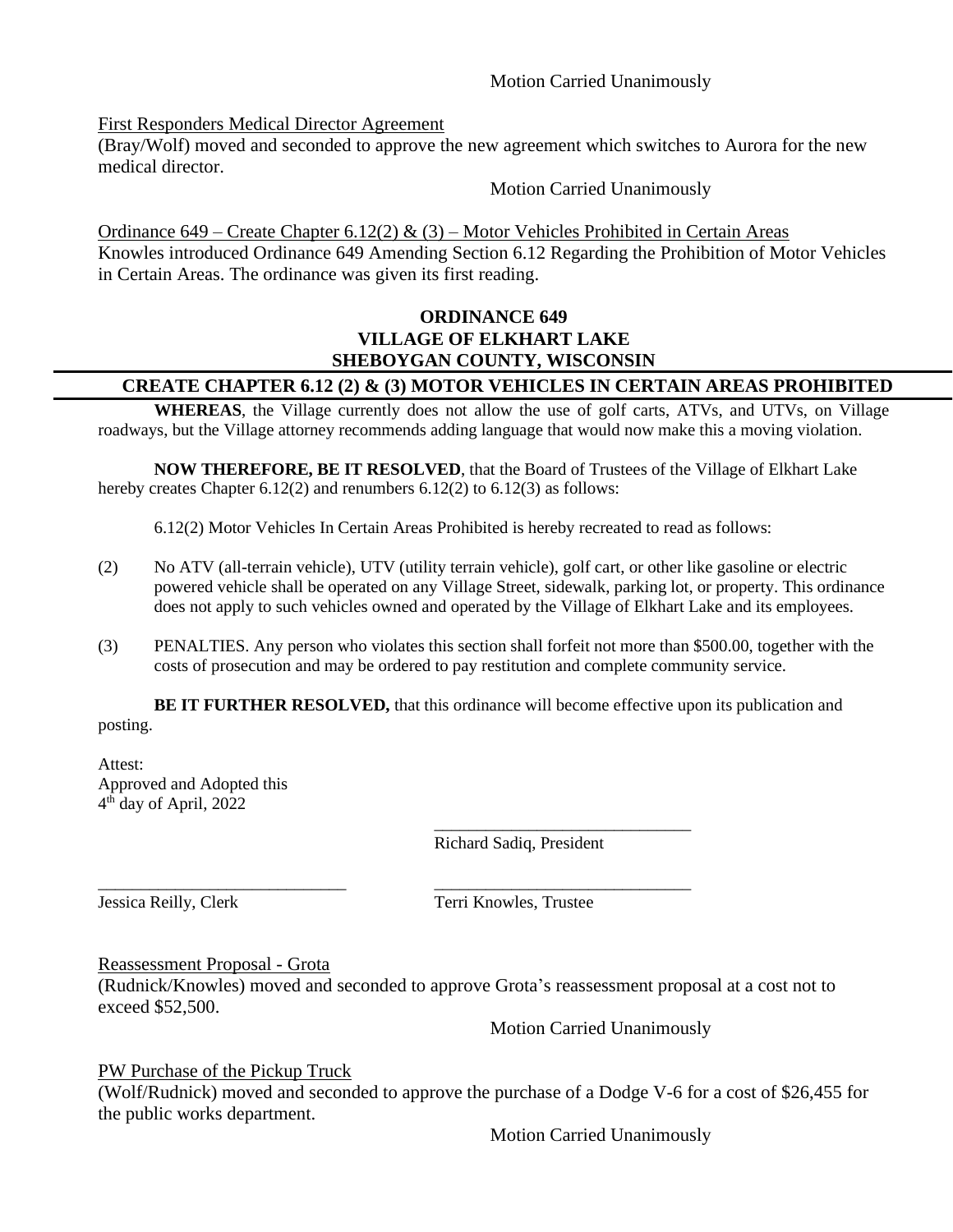Operator's Licenses – New (Wolf/Rudnick) moved and seconded that operators licenses be granted to Ashley Moan & Cindy Myer at R-Store and Myranda Rivera at the Osthoff Resort expiring on June 30<sup>th</sup>, 2022. Motion Carried Unanimously

**TRUSTEE REPORTS:** Bray stated he is getting final information on the cost for the internet through Spectrum. Knowles asked about closing the steps to the beach. Schott stated the Tree Commission is purchasing trees and is looking to start the nursery over by the Fire Department.

**COMMUNICATIONS:** The Village received a thank you from the Humane Society.

# **ADMINISTRATOR'S REPORT –** Reilly

The election will be held on April  $5<sup>th</sup>$ . The Board will meet March  $21<sup>st</sup>$ .

(Knowles/Rudnick) moved and seconded to adjourn the meeting at 6:35 p.m.

Motion Carried Unanimously

\_\_\_\_\_\_\_\_\_\_\_\_\_\_\_\_\_\_\_\_\_\_\_\_\_\_\_\_\_\_\_\_\_\_ Jessica Reilly, Administrator/Clerk-Treasurer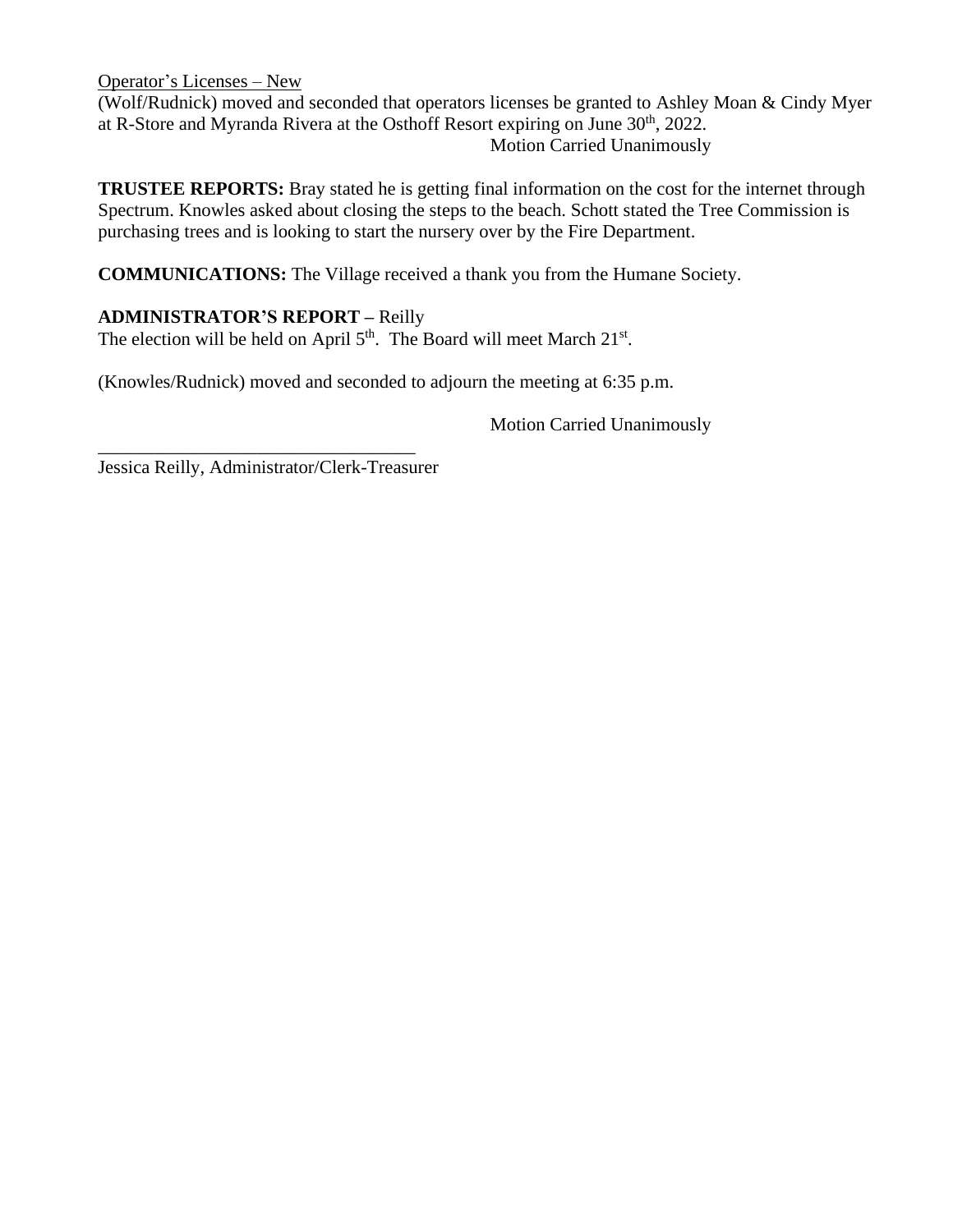# **ANNOUNCEMENTS [www.elkhartlakewi.gov](http://www.elkhartlakewi.gov/)**

The following is the schedule for regular meeting of the Board of Trustees of the Village of Elkhart Lake and **tentative** meetings of the Planning Commission and CDA:

MONDAY, April 4, 2022 – 6:00 P.M. BOARD OF TRUSTEES WEDNESDAY, April 13, 2022 – 6:00 P.M. PLANNING COMMISSION MONDAY, April 18, 2022 – 6:00 P.M. BOARD OF TRUSTEES

The Village of Elkhart Lake requests persons requiring auxiliary aids and service for participation in the above meeting contact the Clerk twenty-four (24) hours prior to the meeting. All meetings are held in the general meeting room of the Grashorn Memorial Civic Center, located at 84 North Lake St. in Elkhart Lake unless noted.

THE DEADLINE FOR BEING PLACED ON THE AGENDA FOR ANY REGULAR BOARD MEETING WILL BE AT 5:00 P.M. ON THE WEDNESDAY PRIOR TO THE REGULAR MEETING MONDAY AND ONE WEEK PRIOR TO A COMMITTEE OR COMMISSION MEETING. The Municipal Office is located in the Grashorn Memorial Civic Center and is open on Monday through Friday from 8:00 a.m. to 4:00 p.m. Please call and make an appointment for special needs.

# **VILLAGE BOARD MEMBERS**

**PRESIDENT:** Richard Sadiq (POB 188) 876-3732 **TRUSTEE:** Geoff Bray (POB 736) 920-452-5397 **TRUSTEE:** Terri Knowles (POB 35) 876-3448 **TRUSTEE:** John Schott (913 Grassy Lane) 920-698-2480 **TRUSTEE:** Mike Wolf (POB 506) 920-207-2311 **TRUSTEE:** Lynn Shovan (POB 86) 920-207-4561 **TRUSTEE:** Paul Rudnick (POB 304) 920-946-8644



# **First Responder Brat Fry at Anchor Lanes**

The Elkhart Lake & Glenbeulah First Responders will be hosting a brat fry at Anchor Lanes on Saturday, April  $2^{nd}$  from 11 am until 5 pm in conjunction with the Lions Club Sports Raffle. Brats, burgers, chicken, and fries will be available. Come support the local EMS groups.

# **Fire Department Breakfast at the Firehouse**

The Elkhart Lake Fire Department will be holding its annual breakfast at the firehouse event. It will be held on Sunday, April 3, 2022 from 8 am until 12 pm. It will be all you can eat scrambled eggs, pancakes, french toast, sausage, toast, coffee, milk, and orange juice. The cost will be \$12.00 for adults and \$6 for children 8 and under. Hope to see you at the event.



そうちゅう アイバングアイ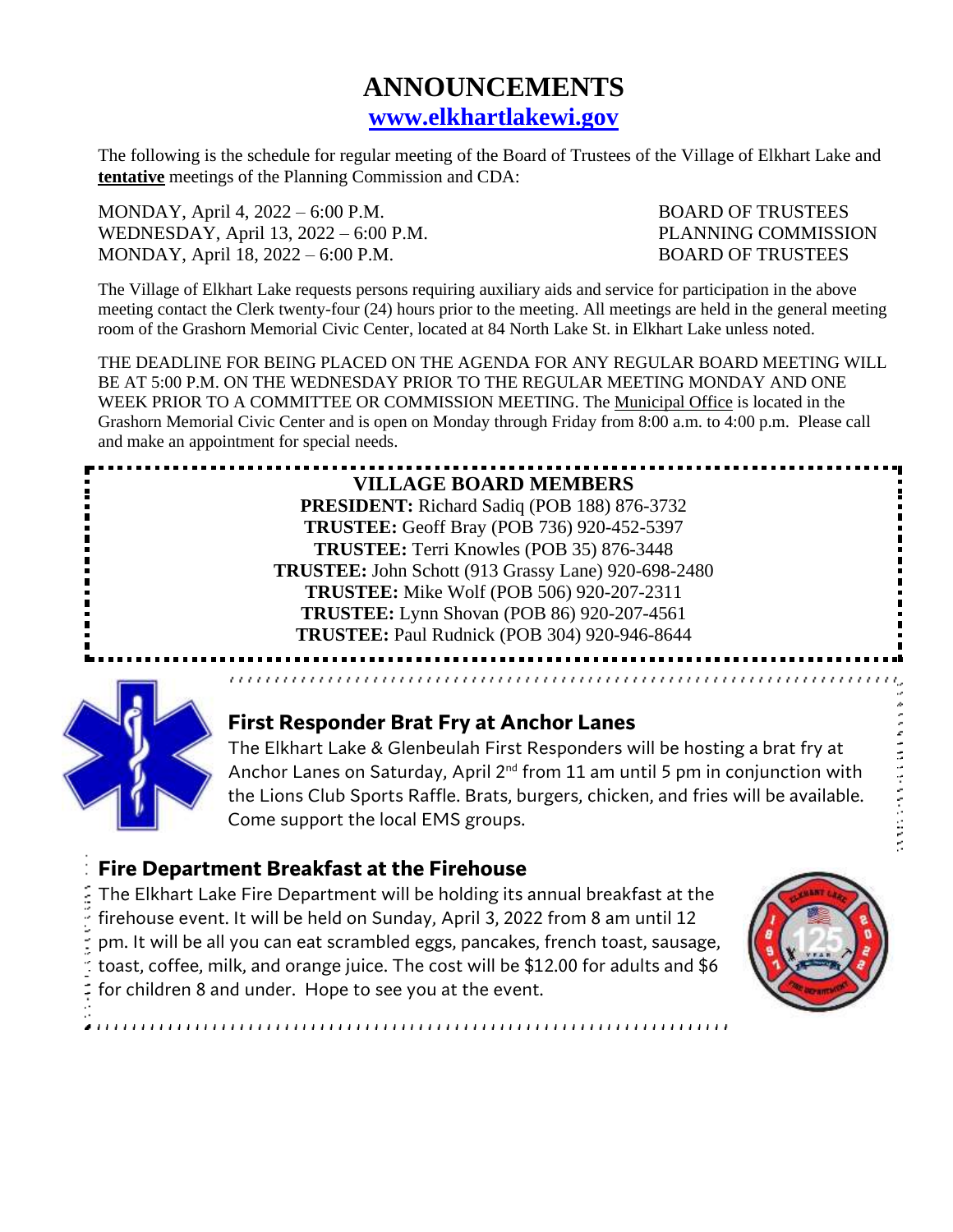

# Let's Talk Trees!

The urban forest is a vital part of village life. It provides environmental, economic, aesthetic, and health benefits.

The Village of Elkhart Lake is a 22-year Tree City based on these qualifications: maintaining a Tree Commission, having a community tree ordinance, spending \$2.00 per capita on our urban forest, and celebrating Arbor Day with our 5th graders. Pat Robison, Frank Thielman, Anne Hatas, Steve Kapellen, and John Schott are our tree commissioners with Katrina Weir, Village Deputy Clerk, as the community

liaison. The commission is responsible for stewardship of the village park and parkway trees working with our public works department to coordinate tree planting, removal, replacement and maintenance. Other projects include: providing information to the community about the impact of the urban forest, long term planning, and the 5th grade arbor day artwork and tree planting events. The Commission is focusing on some new projects for 2022 to keep the community informed about the value of our urban forest and their part in protecting trees, providing homeowners with tree species choices whenever possible, and testing new planting and maintenance methods to increase the

longevity of urban trees.



# アアアプBUILDING PERMIT REMINDER! アアアアアプ

If you are planning a construction project on your home or business you must apply for a building permit. Permits must be obtained prior to commencement of work. Failure to do so will result in double the permit fees and may result in a fine of up to \$1000. If you are unsure if your project requires a permit, please call the Clerk's Office at 920-876-2122.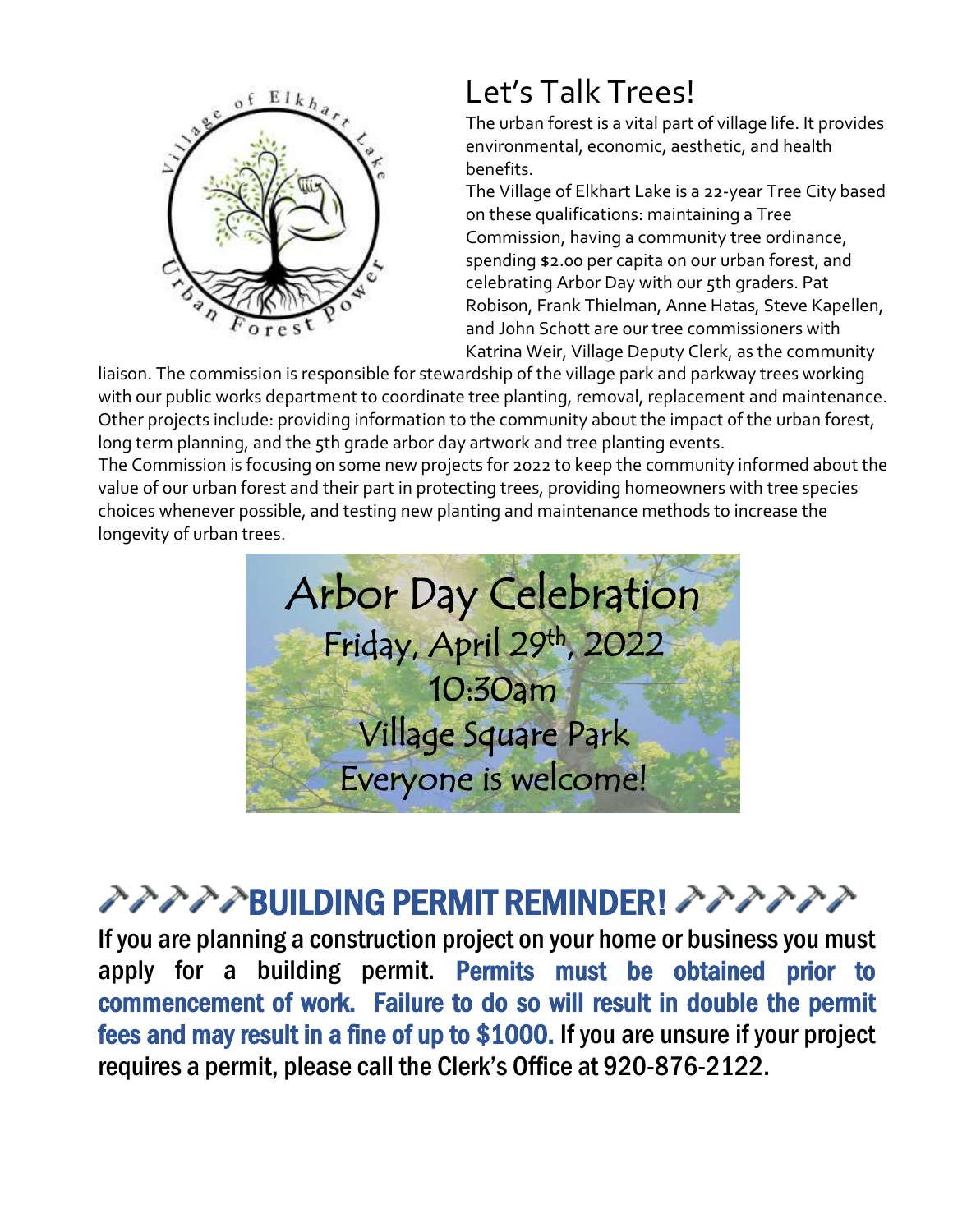# **Water Conservation & Water Loss**

There are many ways a person can conserve water. You turn off the faucet while brushing your teeth, you take shorter showers, you can replace your old toilet with a new 1.28 gallon/flush model, you can check for leaks in your toilets or faucets, or only do laundry when you have a full load, etc. These are all good ways to conserve water, but there are ways you can conserve water and use water efficiently outdoors. Some things you can do outdoors include:

- Making lawn watering optional. Some people choose to forgo watering established lawns and allow their lawns to go dormant during hot periods in the summer.
- Decrease your lawn area. Assess your lawn and decide if you can convert lawn into garden beds.
- Use native plants. Plants and shrubs native to Wisconsin come in beautiful varieties. Correctly matched to soil and light needs, once established, native plants will survive wet weather and drought conditions alike.
- Redirect and disconnect downspouts. In this case, redirecting your downspouts into your lawn or a garden, allows for some of that rainwater to infiltrate into the soil and eventually reach the water table. This practice keeps your water local and on your property as much as possible. This does not work for all situations such as if the downspout is keeping water out of your basement, but often the water can be redirected to flow into your lawn or garden with no detriment to your yard and a benefit to water supplies.
- Plant a rain garden. A rain garden is a specialized garden that uses water typically captured from a roof and allows the rain to slowly infiltrate into the ground, contributing to groundwater supplies and reducing stormwater runoff.
- Create rain barrels. Installing a rain barrel connected to a downspout is a great way to create an additional water source. Rain barrel water can be used for outdoor and indoor non-edible plants. These barrels usually hold 50 gallons and fill quickly in a rainstorm.

People do not realize how a small leak can be costly. Below is an image that shows that a faucet dripping only 30 drops per minutes can mean that 54 gallons are lost a month. If you have a leaking toilet that is leaking at ¼ gallon per minute, it can use 10,800 gallons per month and can cost over \$125 in water and sewer charges in one month in the Village of Elkhart Lake. If you suspect your toilet is running or leaking you can contact the public works department and they can check for a leaking toilet. If you have any questions, please call 920-876-2122.



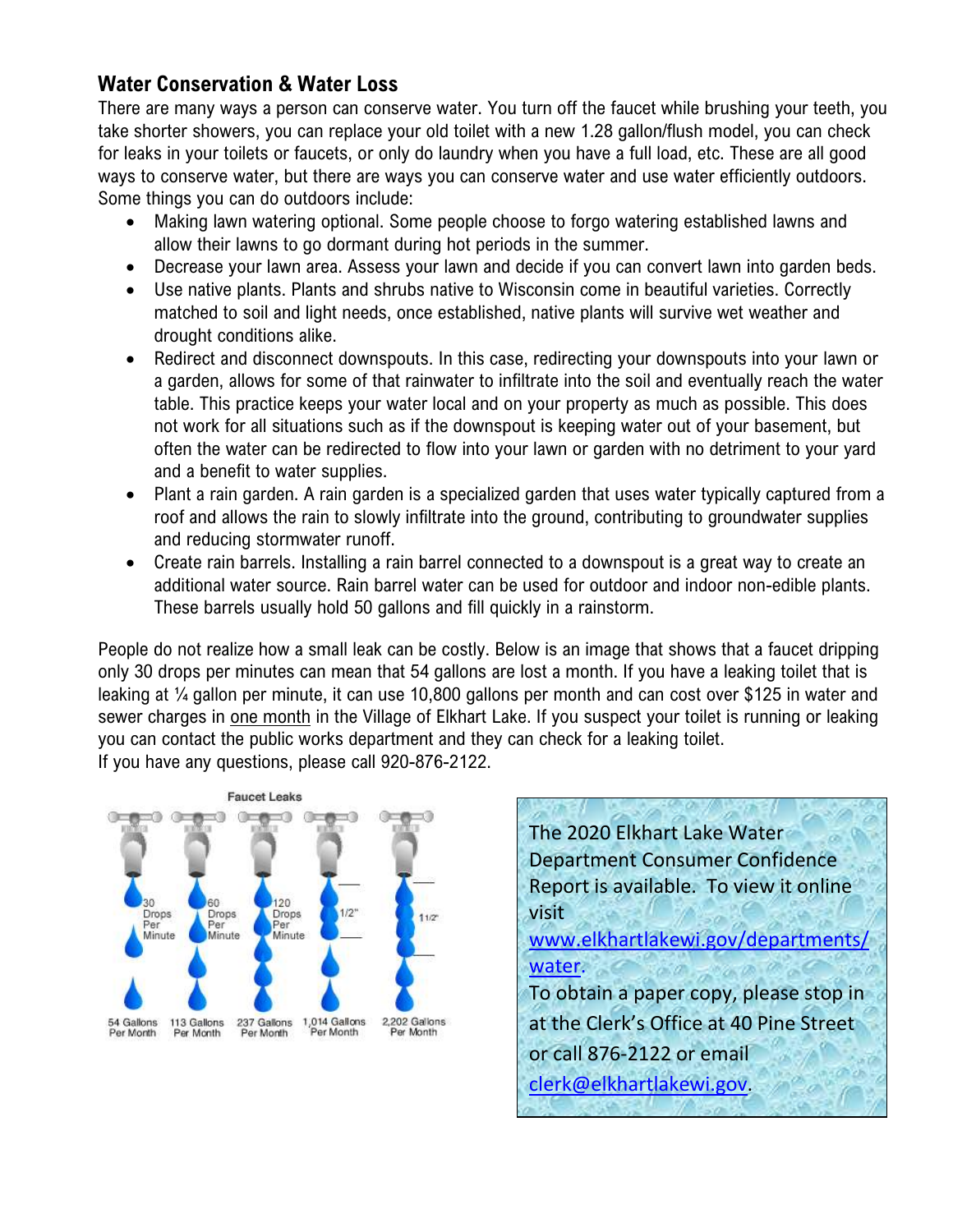

Pay your water bill automatically! Call the Village Clerk's Office at 920-876-2122 for more information.

# **Hydrant Flushing & Sewer Cleaning Tentative Schedule**

Hydrant flushing will be done April  $11<sup>th</sup>$  and  $12<sup>th</sup>$ , weather permitting. If the weather does not allow for flushing then, it will be done on April 18<sup>th</sup> and 19<sup>th</sup>. We will also be cleaning a portion of our sewer lines in April.

# **Dog Licenses are due March 31st**

Please stop in at the Village Hall to provide proof of rabies vaccination and pay the fee (\$7.00 per spayed or neutered dog and \$14.00 per dog if not spayed or neutered.)

# Attention Dog Owners:



It is unlawful for a dog to be within *any public park or beach or the fireman's park or beach* except as provided in the Village of Elkhart Lake-Glenbeulah Athletic Association Park rules and regulations (1)b14.

VILLAGE ORDINANCE 8.27: It shall be unlawful for any person who owns, harbors, or keeps a dog to permit such dogs to run at large any time of year within the Village limits. Any dog which is off the premises of its owner or keeper must be under the control of an **attendant** holding a leash, maximum of 8 feet. Any dog on owner's premise which is not leashed (15 feet maximum), fenced in, or under control of an attendant would be considered running at large. VILLAGE ORDINANCE 8.29: Any person owning or having control of any animal shall clean up the feces of such animal immediately and dispose of it in a sanitary manner when the animal has defecated on the property of another or on public property. The Village has installed Dog Refuse Stations throughout the Village to help in the cleanup effort. The stations are located at the North and South ends of the Lake Street Walkway, near Village Square Park, on South Lake Street near Elm Street, on Osthoff Avenue, at Lions Park, on East Rhine Street near Charlene's, and on East Rhine Street near Cal & Gus.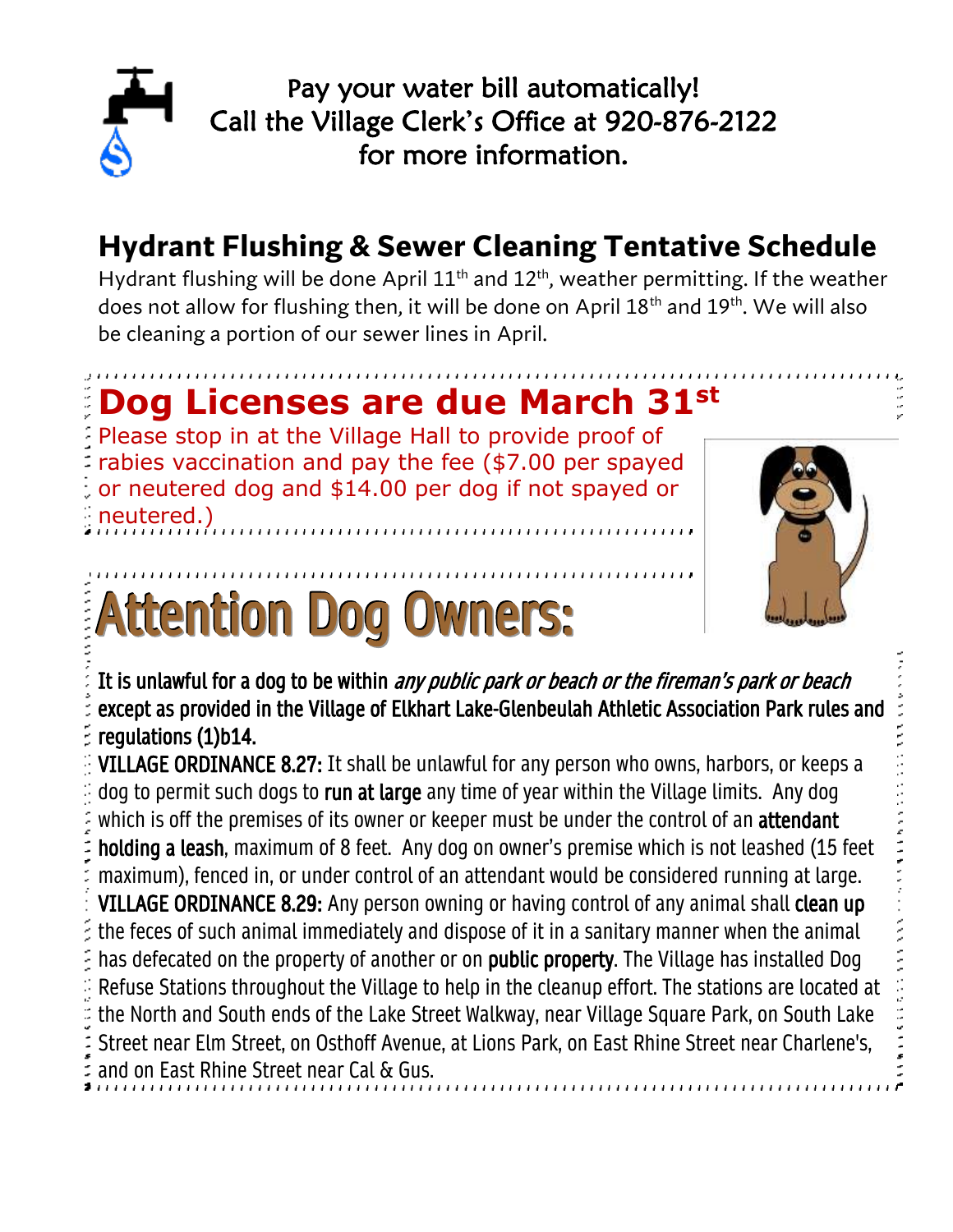# **From the Elkhart Lake Police Department:**



**Please do not put medications in the Police Drop Box on the outside of the Village Hall.** The Police Department has a secure medications drop box located in the lobby of the police department. It is available to have any pill medications dropped during normal business hours. This program is in cooperation with the Sheboygan County Planning Department and is intended to keep old harmful medications from entering our water supply. Any old medications can be dropped off in the box and will be disposed of without charge. **Medications should be removed from their** 

**containers so medicine only goes in.** This means no packaging (bottles, blister packages, etc.) should go into the box. **Also very important: please do not place any other medical waste, syringes, or liquids in the drop box.** Any questions, please contact us at 920-876-2244.

#### **Household Hazardous Waste**

Sheboygan County has established three (potentially four) periodic collection sites for disposing of hazardous wastes. The majority of the program is funded with County tax dollars, so be prepared to show proof of residency. When those funds are depleted, the sites will be closed until funds are again available. The fees are: \$15 – Vehicles with hazardous waste only, \$40 – Vehicles with household size electronics only (for each 6 items), and \$40 – Vehicles with both hazardous waste and household size electronics (for each 6 electronic items). The first date is set for April 9<sup>th</sup> at the Highway Department on County J and Highway 67 from 8 am until 11 am. For more information on the days, times, and locations please visit

[https://www.sheboygancounty.com/home/showpublisheddocument/17380/637804434735](https://www.sheboygancounty.com/home/showpublisheddocument/17380/637804434735600000) [600000.](https://www.sheboygancounty.com/home/showpublisheddocument/17380/637804434735600000)

# *Garbage Collection Holiday Schedule 2022*



# **Memorial Day – Tuesday, May 31st, 2022**

Independence Day – Tuesday, July 5th, 2022 Labor Day- Tuesday, September 6<sup>th</sup>, 2022 Thanksgiving Day – Normal Monday Pick up Christmas Day – Normal Monday Pick up New Year's Day – Normal Monday Pick up

# **Garbage Collection Issues**

Please call Waste Management at 1-888-960-0008 if you have any questions, they miss your pick-up or for repairs to carts. Make sure to use our Customer ID# 82300982379. Then please call the Clerk's office at 920-876-2122 and let us know. There have been some issues with the transition to Waste Management and the Village is trying to keep track of the issues people are experiencing.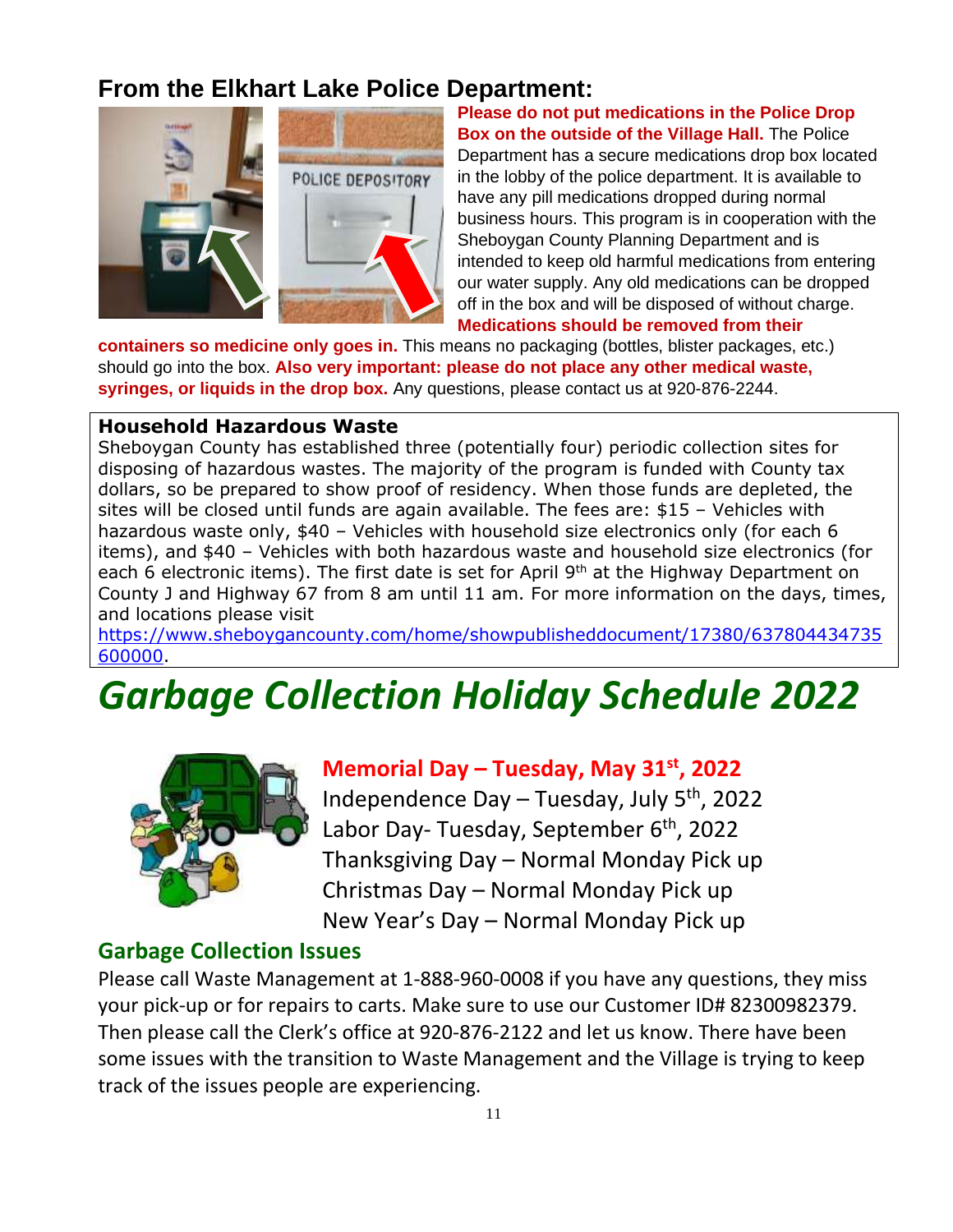# **Spring Election April 5 th, 2022**

There will not be a primary election in February. The ballot is set for the April 5, 2022, election. This will include the local elections. The following submitted papers to run for village offices.



Board of Trustees: (Vote for Three) John Schott Terri Knowles Lynn Shovan

If you need to register to vote you can do it in person at the Village offices between 8:30 am and 4:30 pm Monday-Friday or you can go online to<https://myvote.wi.gov/en-us/> and register and receive voting information including polling locations and sample ballots.

In-person absentee voting for the April 5<sup>th</sup> election will begin 2 weeks before the election (March 22<sup>nd</sup> through April  $1^{st}$ .). We are open from 8 am to 4:00 pm on those days for in-person absentee voting. If you would like to request an absentee ballot for the April  $5<sup>th</sup>$  election, or the remaining elections for the year, you can go to<https://myvote.wi.gov/en-us/>. Please allow at least a week for the ballot to go each way.



If you do not have access to the internet or cannot get the website to work, please call the Village Clerk's Office (920-876-2122) and request an absentee request form. You will need to provide that form and a copy of your photo ID to our office.

*You cannot use the dropbox outside Village Hall to return ballots. The ballots must be returned by mail or in person to the Village Hall during our office hours from 8 am until 4 pm. Please contact 920-876-2122 with any questions.*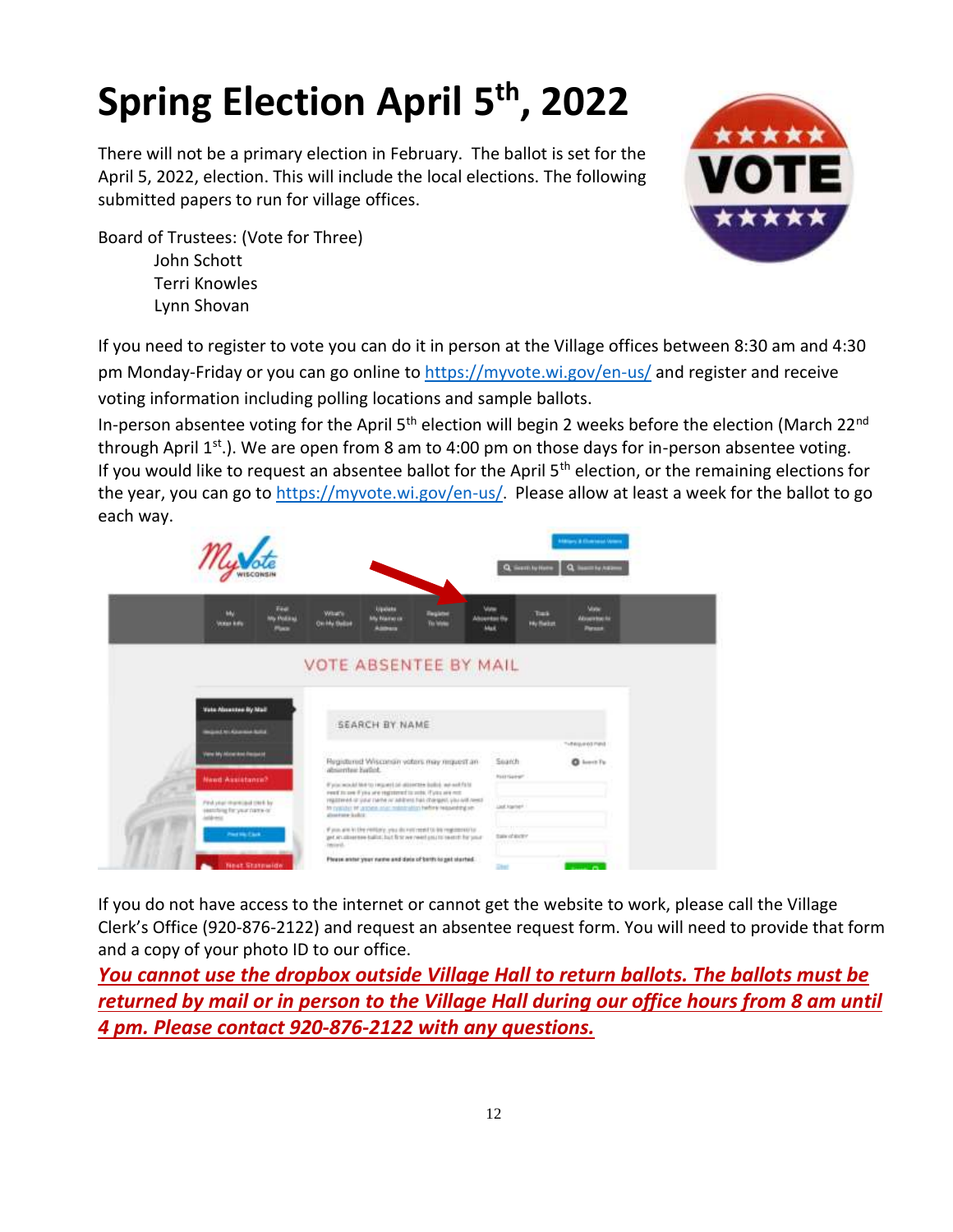# **Spring Election - Photo ID Required**

# **Photo ID will be required at all elections.**

This information is provided by the Wisconsin Elections Commission. For detailed information about the Voter Photo ID law, visit bringit.wi.gov. For other information on the Wisconsin Elections Commission, visit http://elections.wi.gov or call the Elections Help Desk at 1-866-VOTE-WIS or 608-266-8005.

# **What can I use as photo ID to vote?**

The following photo IDs are acceptable for voting purposes, and can be unexpired or expired after, November 3, 2020 (currently the date of the last General Election):

o A Wisconsin DOT-issued driver license, even if driving privileges are revoked or suspended. Your Wisconsin DOTissued driver license does not need to be a "REAL ID".

o A Wisconsin DOT-issued identification card. Your Wisconsin DOT-issued ID card does not need to be a "REAL ID". o Military ID card issued by the U.S. Uniformed Services

o A U.S. passport book or card

The following photo IDs are also acceptable for voting purposes:

o A certificate of naturalization (that was issued not earlier than two years before the date of the election)

o An identification card issued by a federally recognized Indian tribe in Wisconsin o A driver license receipt issued by Wisconsin DOT (valid for 45 days from date issued)

o An identification card receipt issued by Wisconsin DOT (valid for 45 days from date issued)

o A Wisconsin DMV ID Petition Process Photo Receipt (valid for 180 days from date issued)

o A Veteran Affairs ID card (must be unexpired or have no expiration date)

o A photo identification card issued by a Wisconsin accredited university or college, or technical college that contains the following: -Date the card was issued -Signature of student -Expiration date no later than two years after date of issuance, can still be used if expired -The university or college ID must be accompanied by a separate document that proves enrollment, such as a tuition fee receipt, enrollment verification letter, or class schedule

# **Are there any photo IDs I cannot use to vote?**

Yes. The following photo IDs are NOT acceptable for voting purposes:

o A State or Federal government employee ID

o An out-of-state driver license or identification card

o An employment ID

o A membership or organization ID

o A Certificates of Citizenship

**Are there any photo IDs that can be used for voting that do not have a photo on them?** Yes. The following documents, which do not contain a photo, can be used for voting purposes:

o A citation or notice of intent to revoke or suspend a driver license, which is dated within 60 days of the date of the election. If your driver license has been taken away by law enforcement or a court, you may present written documentation of that fact in order to vote without your photo ID

o A State of Wisconsin, DOT issued, identification card without a photo, issued to those electors with a religious objection to being photographed

# **Is there anyone who does not need to provide a photo id?**

Yes. The following electors do NOT need to provide a Photo ID:

o Confidential electors are always exempt from Photo ID requirements. Confidential electors have applied for this status with their municipal clerk, and have presented a court order, a letter from law enforcement, a letter from the